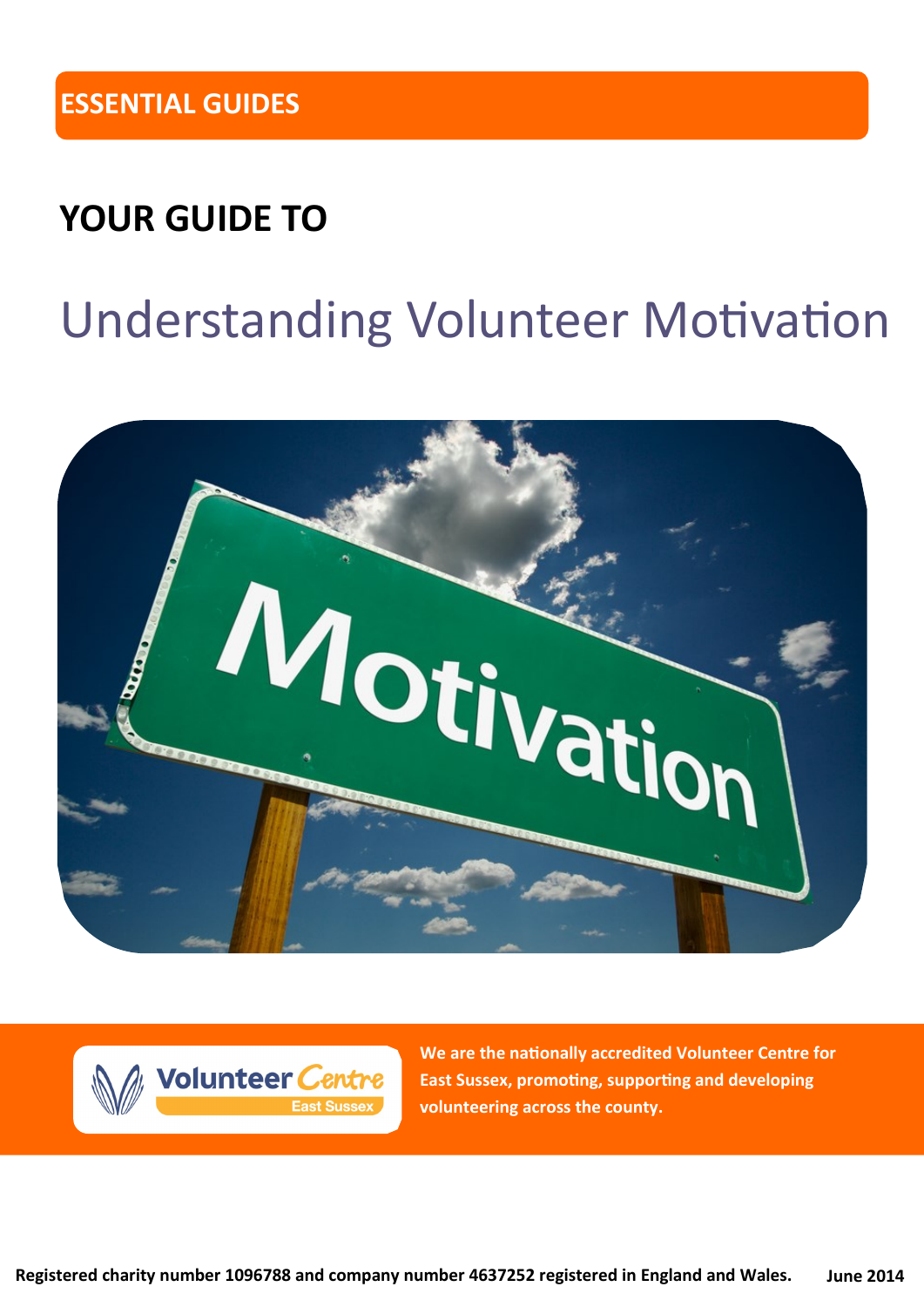## Understanding Volunteer Motivation

### **Why do people volunteer?**

People volunteer for a variety of reasons ranging from wanting to meet people and be involved in the local community to being proactive in supporting a cause or "giving something back" to an organisation that once helped them. College students and unemployed people might take up volunteering to help them increase their skills and boost their chances of getting a job and people who are new to an area or are retired might take up volunteering to meet people and make new friends.

The motivation behind someone's desire to volunteer, the amount of time the person has available and their personal circumstances will all have a bearing on the organisation they choose to volunteer with, the type of activities that they choose to undertake and their level of involvement with the organisation. Other factors such as the level of support and training opportunities provided by the organisation and whether expenses are reimbursed could also influence which organisation or role an individual may find more appealing.

Some people might want to be involved in volunteering on a regular basis (e.g. once a month or more) whilst others might only want to be involved in a one-off activity or during a particular time of the year, such as during the summer or at Christmas. Students, for example, might be looking to volunteer during the holidays whilst someone with a family might be looking for more one-off activities rather than a volunteering opportunity that requires a regular time commitment.

Whatever the reason a person wants to volunteer, understanding their motivation will help you in supporting and developing that volunteer and hopefully retaining them. Information on someone's motivation to volunteer can be gained at the recruitment stage on an application form, during an informal chat or at an interview. Keeping track of whether a person's motivation has changed is also important and can be done through regular supervision sessions.

### **Why motivations might change**

As a person's circumstances change so too may the reason to volunteer change. For example, someone who started volunteering to increase their confidence might, once they gain in confidence

**Motivated volunteers are happy**  happy<br>volunteers!

through their initial volunteer role, want to move to another volunteer role to develop themselves further.

Also, as a person's circumstances may change so the amount of time they have available could change. For example, if someone volunteered to increase their chance of gaining employment and they were successful in doing this, then the amount of time they have available to volunteer could change. Nevertheless the volunteer might still want to be involved with the organisation and could look at other roles within the organisation that might be more suitable.

**To find out more, visit www.vces.org.uk. You can contact us at info@vces.org.uk or on 01323 301 757.**